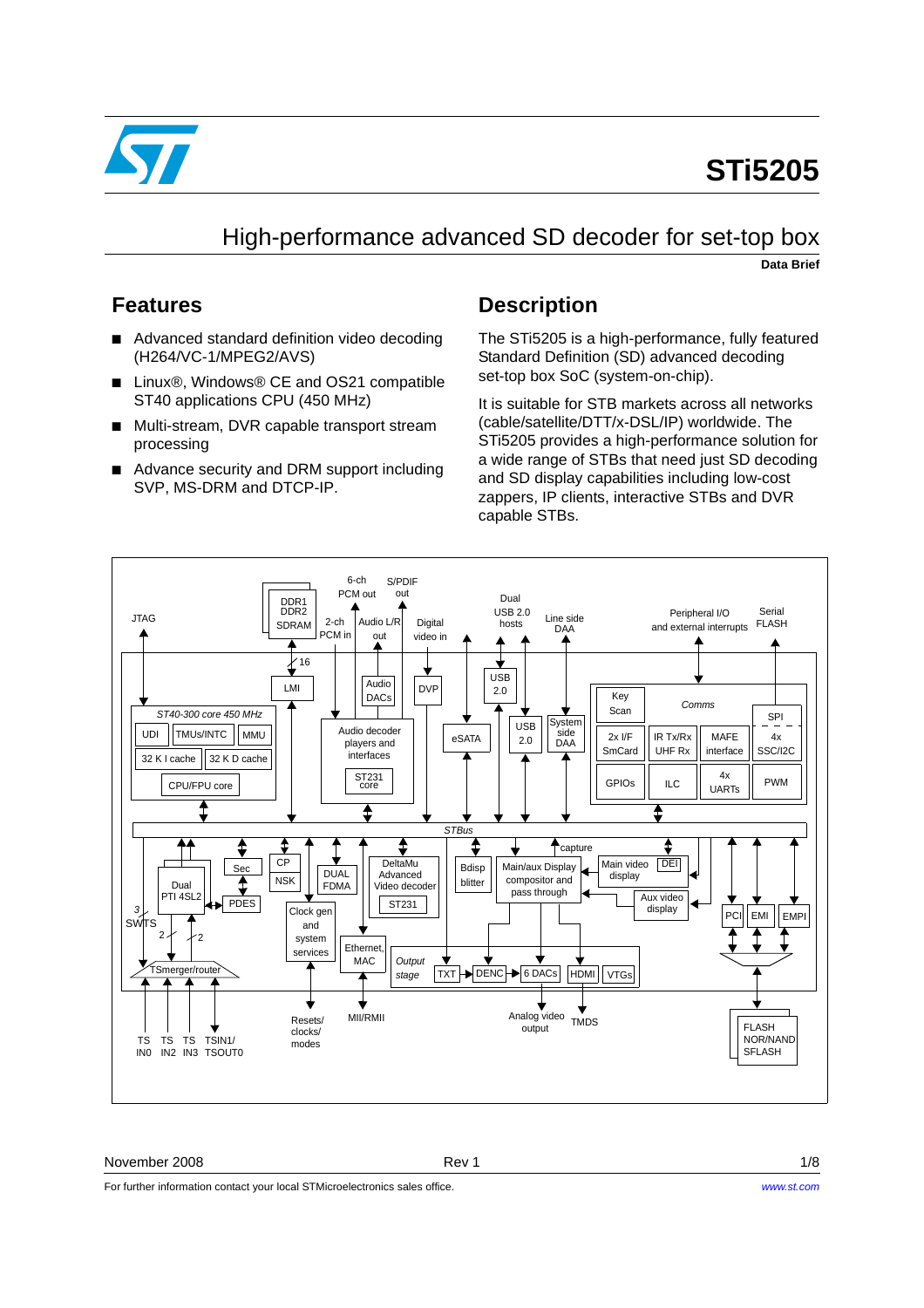## **1 Feature list**

- High-performance CPUs for applications (ST40) and audio/video decoding (2 x ST231)
	- ST40-300, dual-issue, applications CPU, 32 K instruction and 32 K data caches: target speed > 450 MHz delivering > 800 DMIPs
- Single 16-bit DDR1/DDR2 Local Memory Interface (LMI), up to 400 MHz
- Latest generation "Delta" video decoder with ST231 programmable CPU core:
	- MPEG2, H264, VC-1/WM9/AVS SD advanced video decoding
	- Provides flexibility to support other codecs (DivX, XviD, H263 encode/decode)
	- SD decoding or dual SD decoding, PIP and mosaic capable
	- Real-time transcoding of MPEG2 SD to H264 SIF
- Advanced de-blocking and de-ringing of decoded MPEG2 SD sources based on ST's DSE (Digital Source Enhancer) technology with 2D analysis window and texture adaptive filter
- ST231 CPU based audio decoder. MPEG1 I/II, MP3, Dolby Digital/DD+, MPEG4 AAC/AAC+ multi-channel audio decoding. Concurrent audio description decoding. DD+ and AAC+ transcoding
- Main and aux video display pipelines:
	- Main: high quality H and V reformatting/resizing with sample rate conversion/filtering. Motion adaptive spatial and temporal de-interlacing for 480p/576p progressive output
	- Aux: high quality H and V reformatting/resizing with sample rate conversion/filtering
- Three independent graphics planes with H and V resize, CLUT and anti-flicker filtering
- Link list based 2D graphics blitter. Up to 200 Mpixels/sec with destination alpha blending. Capable of 3D user interface effects.
- Independent main and aux display compositions (video/graphics mixing)
- Pass-through display for graphics, main video or aux video output concurrently with main and aux compositions
- SD display capture
- HDMI 1.3a<sup>(a)</sup> interface with HDCP copy protection. (ED/SD formats up to 480 p/576 p)
- Macrovision<sup>TM</sup> and Dwight Cavendish copy protection support
- PAL/NTSC/SECAM digital encoder
- Six 10-bit DACs for component/composite analog video output (ED/SD formats up to 480p/576p)
- SD digital video input port, 8-bit YCbCr
- Integrated stereo audio DAC
- Six-channel audio PCM output interface
- Stereo audio PCM input interface
- Independent SPDIF output
- Quadruple external TS inputs, triple internal TS from memory

a. Full compliance to all features of v1.3a, excluding Deep Color, enhanced colorimetry (xvYCC, gamut metadata), and DST/DSD audio.

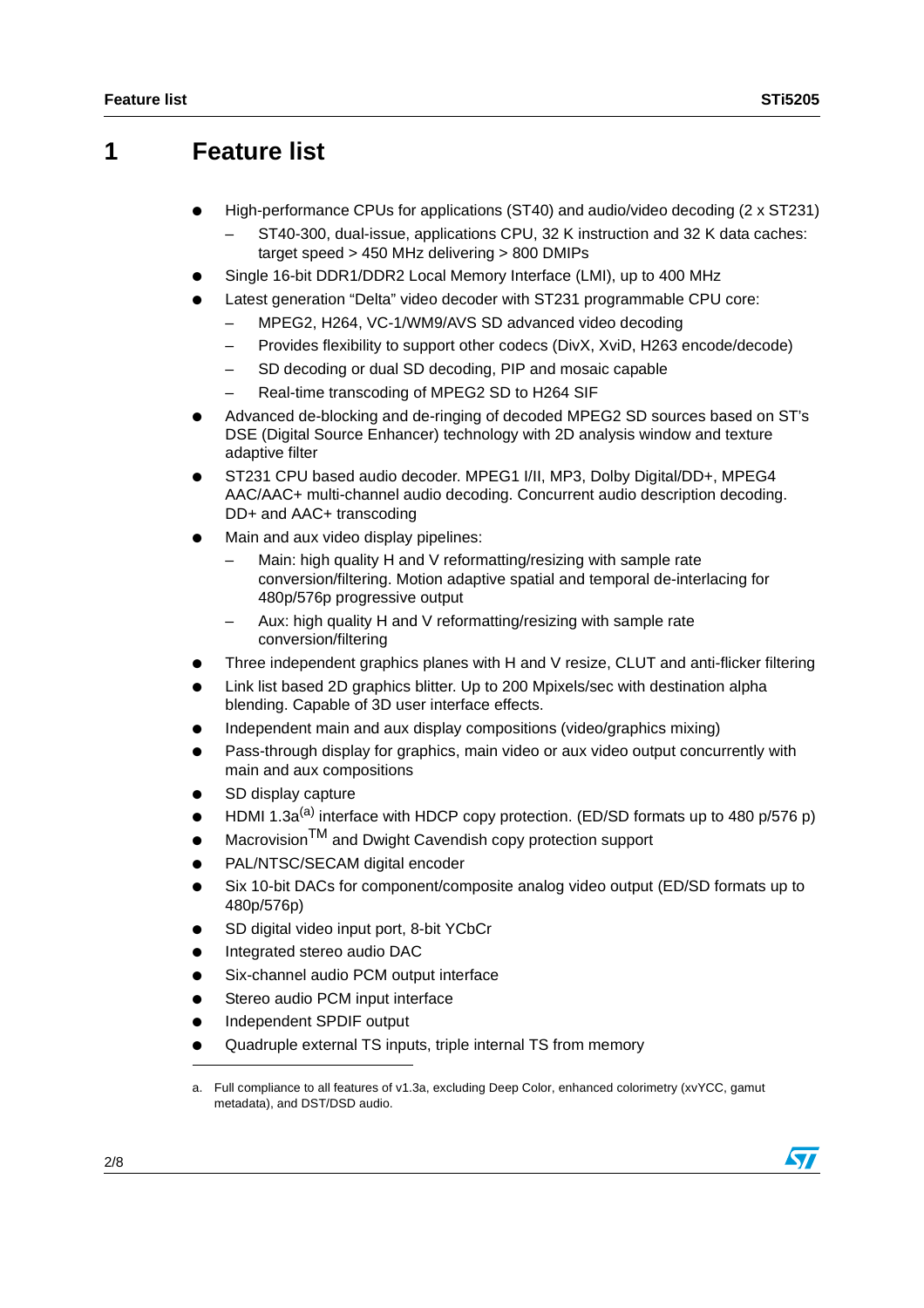- Dual DVB-CI+ (SD profile) modules supported
- Multi-stream transport stream de-multiplexing, 400 Mbits/sec, quadruple tuner DVR capable
- DVB/DES/AES/Multi-2/ICAM descrambling
- Dual USB 2.0 host interfaces both with PHY
- eSATA interface
- Integrated 10/100 Ethernet MAC/MII/RMII, Wake-on-LAN, 75 MHz (300 Mbits/sec) capable
- 16-bit External Memory and Peripheral Interface (EMI) up to five banks
- Interfacing to, and boot from, NOR or NAND FLASHTM
- Interfacing to, and boot from, serial  $FLASH^{TM}$
- 32-bit, 66 MHz, PCI interface, shared on EMI with access interleaving possible
- MPX Interface/protocol for high speed, glue-less, communications with STv0498 DOCSIS Cable FE
- DVR supported, with HDD attachment through eSATA, EIDE (PIO mode) or USB
- Soft modem support: integrated MAFE: integrated system side DAA (Si-Labs)
- Dual multi-channel Flexible DMA controllers
- STB peripherals
	- Two smartcard interfaces, four UARTs, four SSC/I²C, GPIO banks with alternate functions, IR Tx/Rx, UHF Rx/SCD, PWM, ILC, HDMI CEC, 4 x 4 key matrix scanner
- Advanced security, secure control words, code authentication, JTAG locking, network/DVR copy protection, SVP, VGS, DTCP-IP, MS-DRM, MSTV
- Package: PBGA 27 x 27mm, 620 balls, 7R32 x 32, pitch 0.8 mm, ball 0.5 mm.

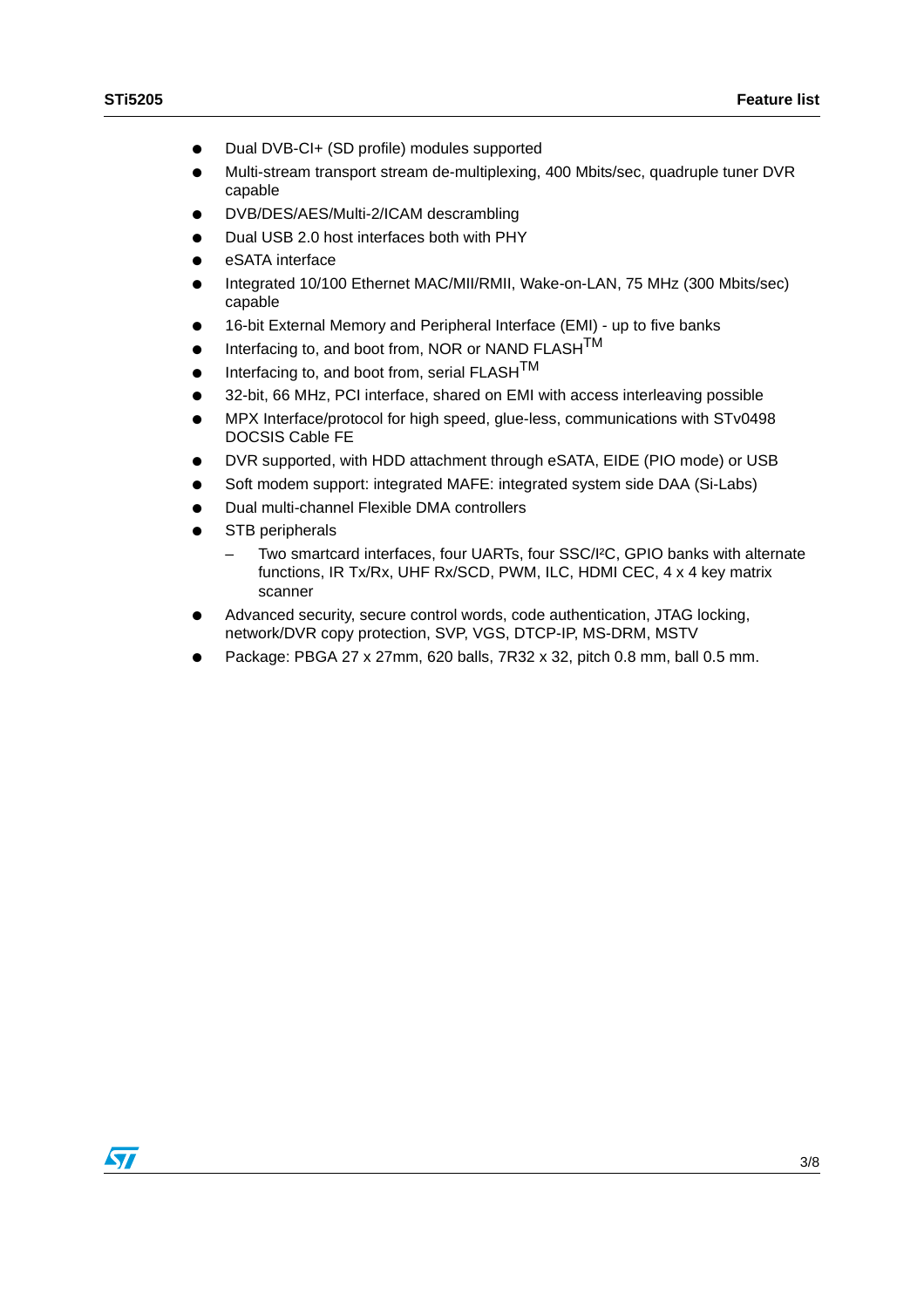# **2 Applications**

The STi5205 includes in a single IC, multi-stream transport de-multiplexing and descrambling, an ST40 applications CPU, advanced audio/video decoding, video processing, graphics and display composition, advanced security, STB peripherals, audio/video DACs, HDMI, two Host USB ports, eSATA HDD port and Ethernet MAC MII/RMII.



### **Figure 1. IP client SD STB**

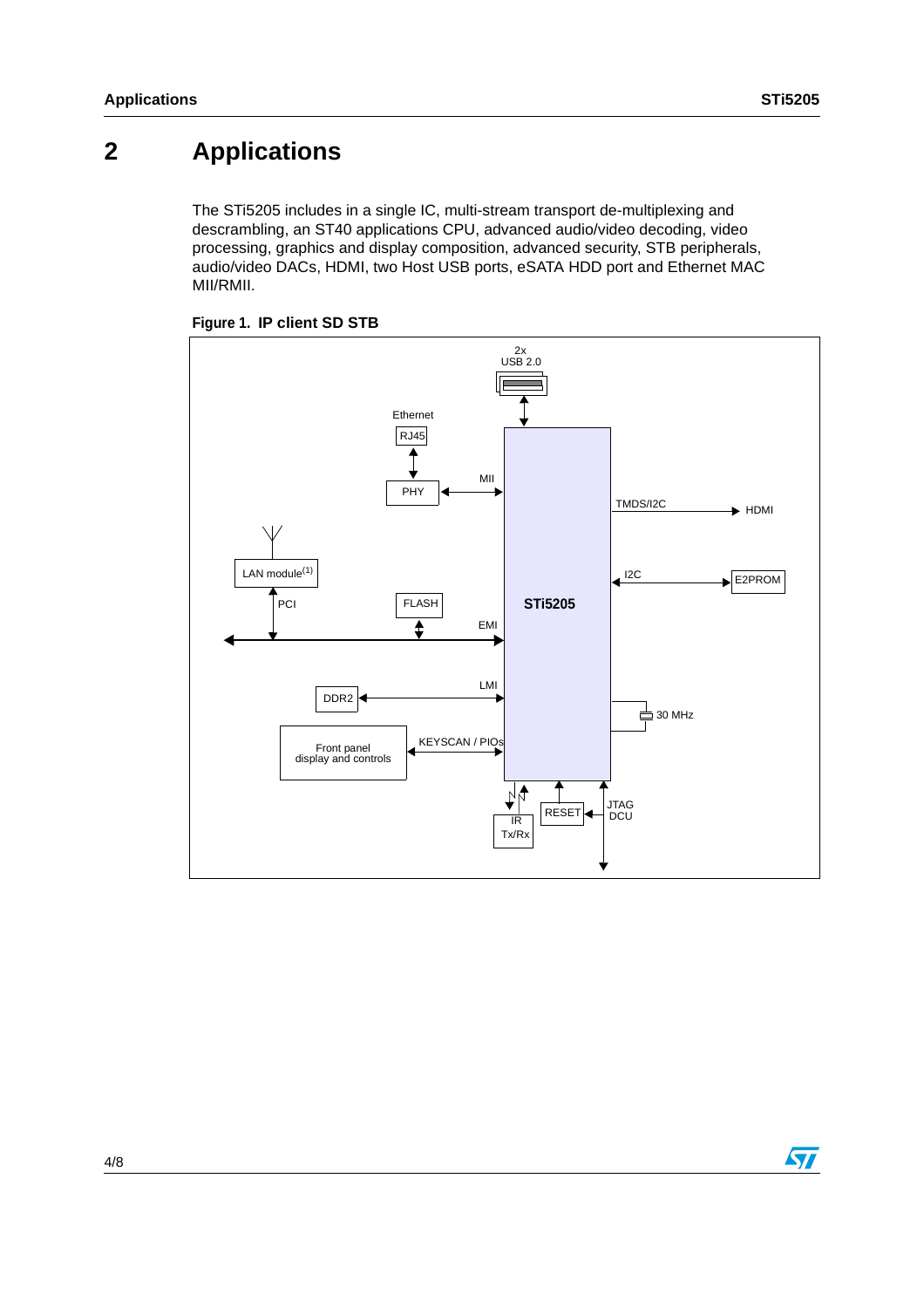

**Figure 2. Hybrid DTT/Broadband STB with home network**

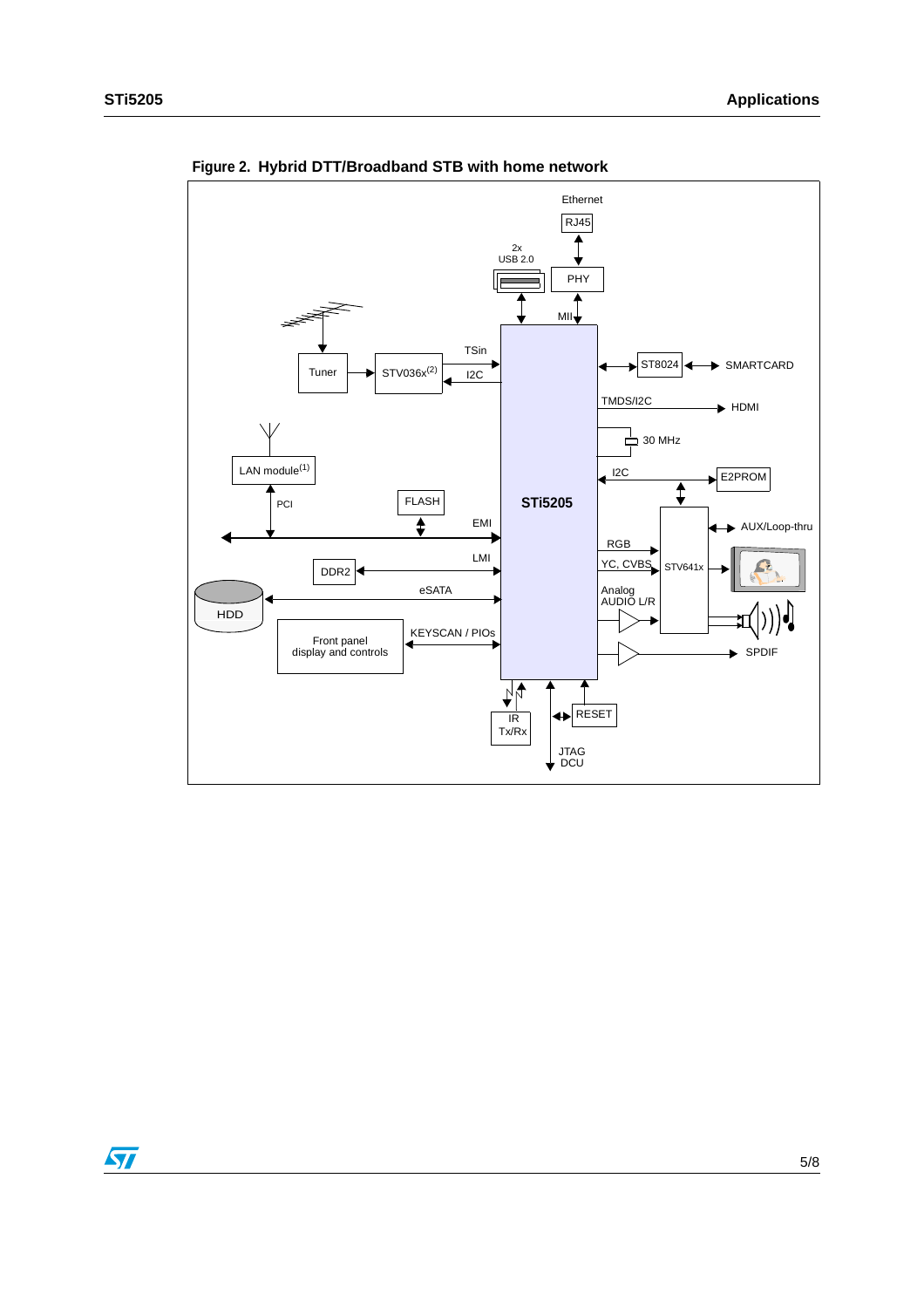# **3 Ordering information**

### **Table 1. Ordering information**

| Order code | Packaging                                                                             |
|------------|---------------------------------------------------------------------------------------|
| STi5205ZUB | <b>PBGA 27 x 27 mm, 620 balls, 7R32 x 32, pitch</b><br>$\sqrt{0.8}$ mm, ball $0.5$ mm |

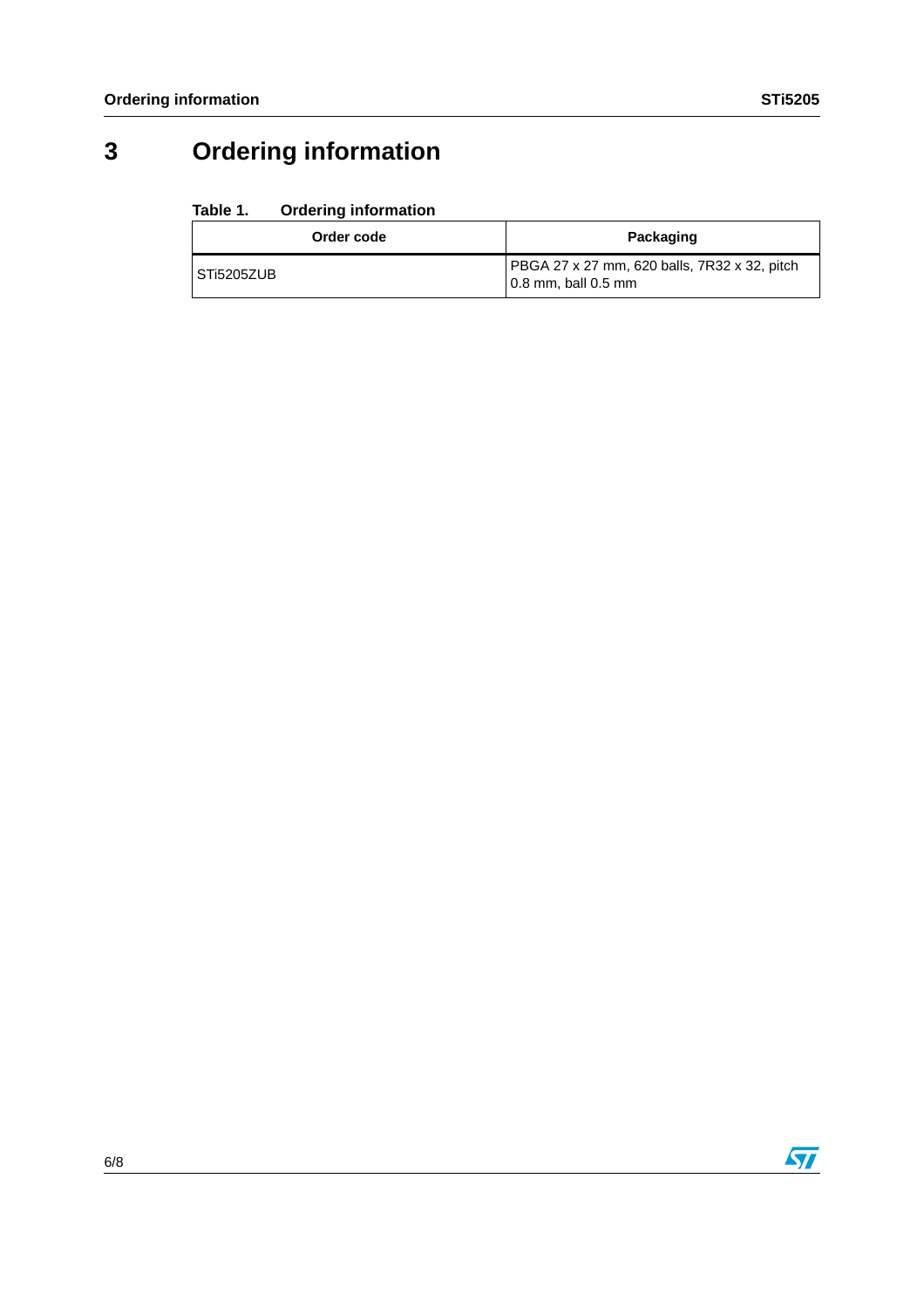# **4 Revision history**

#### Table 2. **Document revision history**

| <b>Date</b> | <b>Revision</b> | Changes         |
|-------------|-----------------|-----------------|
| 10-Nov-2008 |                 | Initial release |